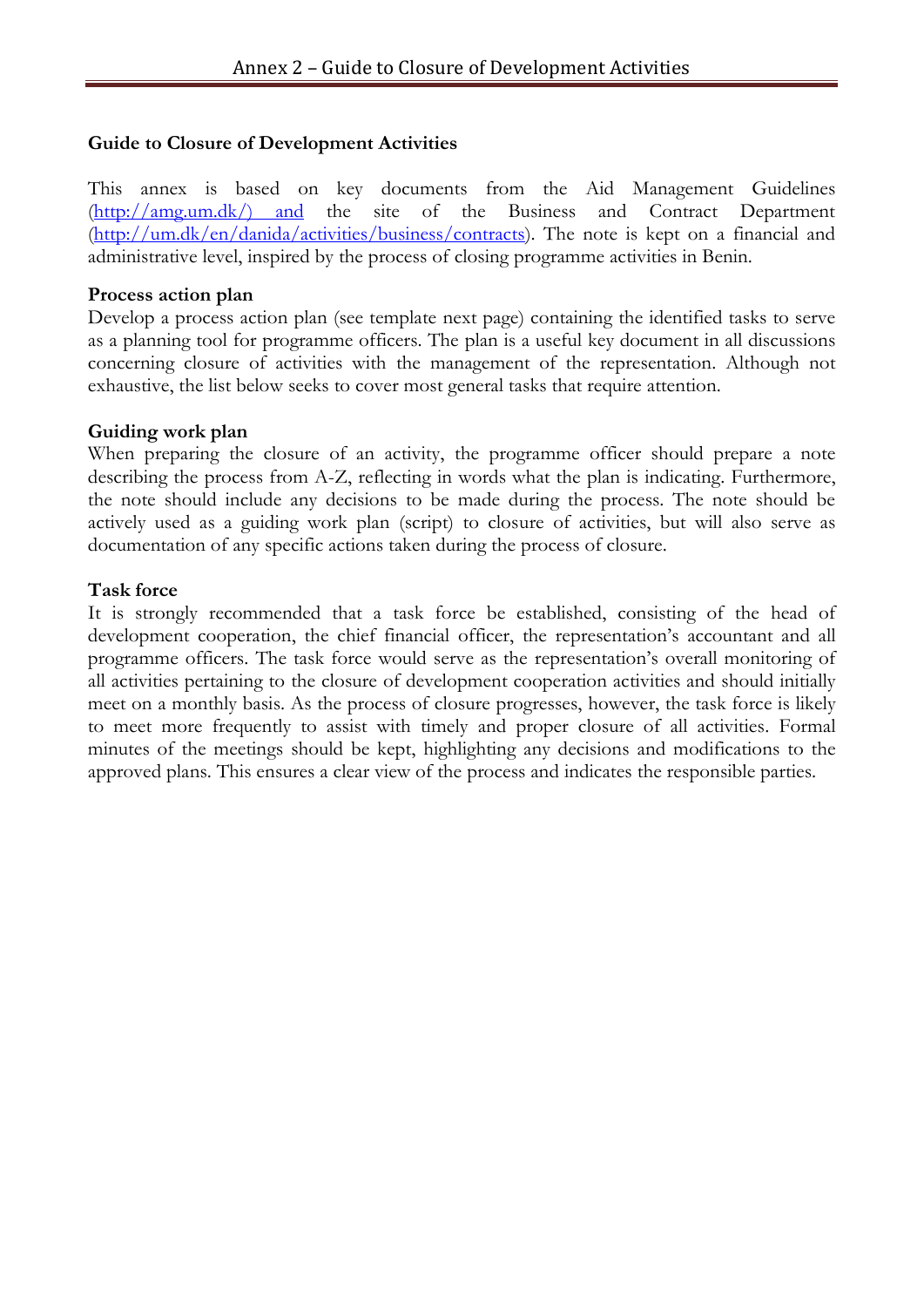#### **Illustration of the process**

The chart below is an attempt to illustrate the actions needed to be taken and also to provide an overview of the order in which these actions should be launched. Some actions overlap, indicating that they are likely to be underway simultaneously. The process is launched with management's approval of the process action plan for closing a particular programme or activity.



Time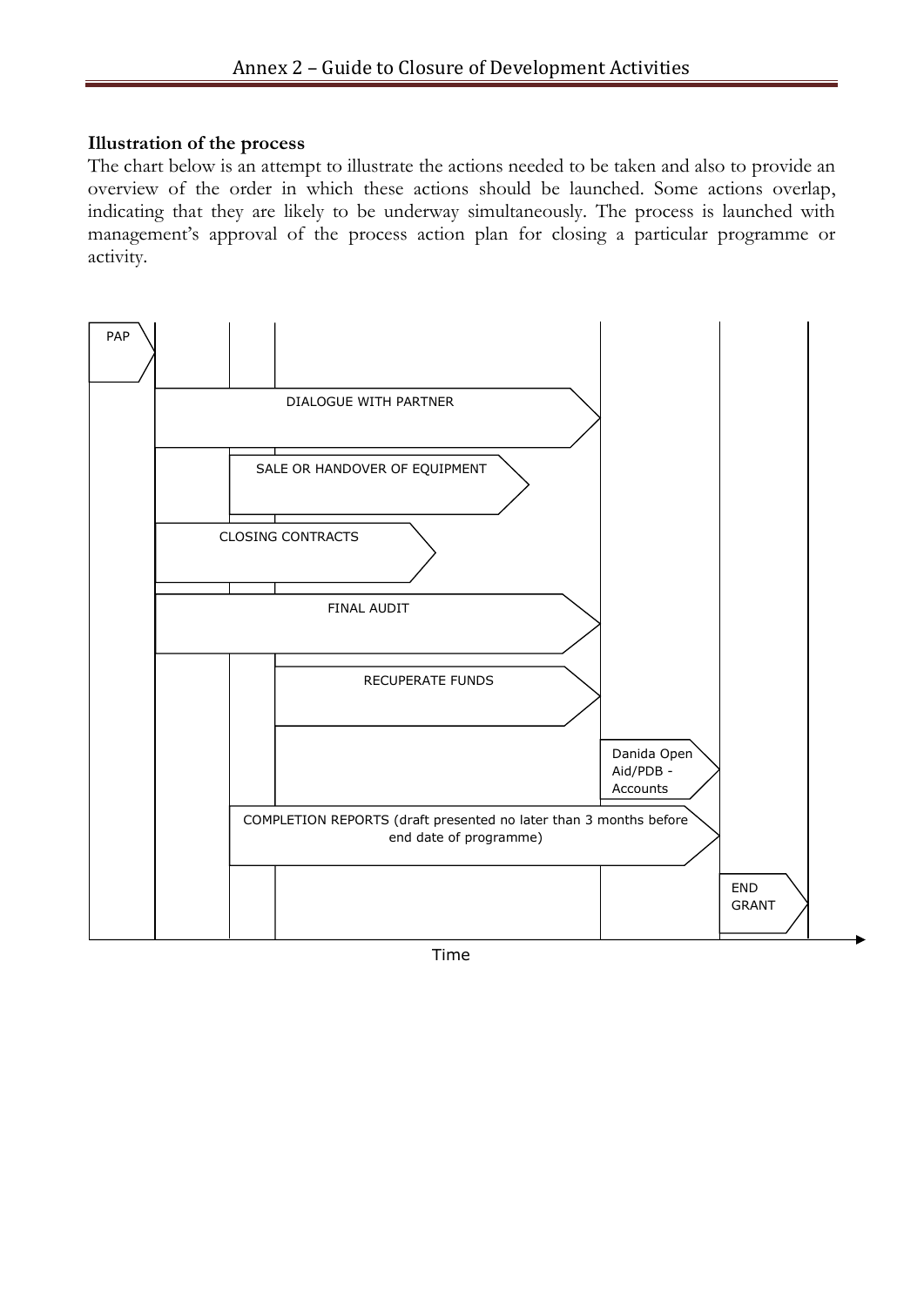### **Financial / administrative issues when closing activities**

As part of closing the activities, the programme officer is responsible for the following:

## **1. Equipment**

- a) All investments (cars, motorbikes, computers, generators, office equipment) on each activity must be identified - should already be mentioned in the inventory list of the respective audit reports. The programme officer must reflect on whether to:
	- Hand over the equipment to the partner. Typically, all investments are handed over to the partner institution at the end of an activity as part of the Danish contribution. This will often be specified in the partner agreement. If not, the possibility of handing over to partners should be presented to and discussed with the senior management of the representation; or
	- Sell the equipment. If handing-over of equipment to partners is not anticipated in the Agreement or possible, the senior management of the representation may decide to conduct a sales process instead. In such instances, the earnings from sales shall be directed back to Danida.

# **2. Contracts (Local and HCP) 1**

- a) All partners must be instructed in writing not to enter any new service/procurement contracts with delivery exceeding the final date of the activity. Furthermore, partners are instructed to terminate any current service contracts in due time should they cover a period longer than the activities.
- b) Any contracts/agreements directly entered into by the representation, which surpass the final date of the activity, must be identified. The programme officer must then in due time negotiate the termination of the contract.
- c) The programme officer must close all open contracts engaged by the Business and Contracts Department in Copenhagen – the procedure for this is described in the Standard Contract "Approval of Final Report" and under "Final Accounts" [SRFPDanidaSmallContracts 26-03-2013.docx](http://intranet/Redskaber/udvpol_redskaber/aidinstruments/Erhvervinstr/Contracts_consult/Newproceduresafter1April2011/_layouts/15/WopiFrame.aspx?sourcedoc=/Redskaber/udvpol_redskaber/aidinstruments/Erhvervinstr/Contracts_consult/Newproceduresafter1April2011/Documents/SRFPDanidaSmallContracts%2026-03-2013.docx&action=default)
- d) Please be aware that consultancy firms are often late with their closing invoice. Special attention is needed from the programme officer to issue letters of completion/termination and ensure timely closure of these contracts. A list of the contracts entered into by Copenhagen can be found in the programme data base under Links/Contracts.

<sup>-</sup> $<sup>1</sup>/$  It may be necessary to keep active contracts directly with an implementing unit until the end of the closing process.</sup>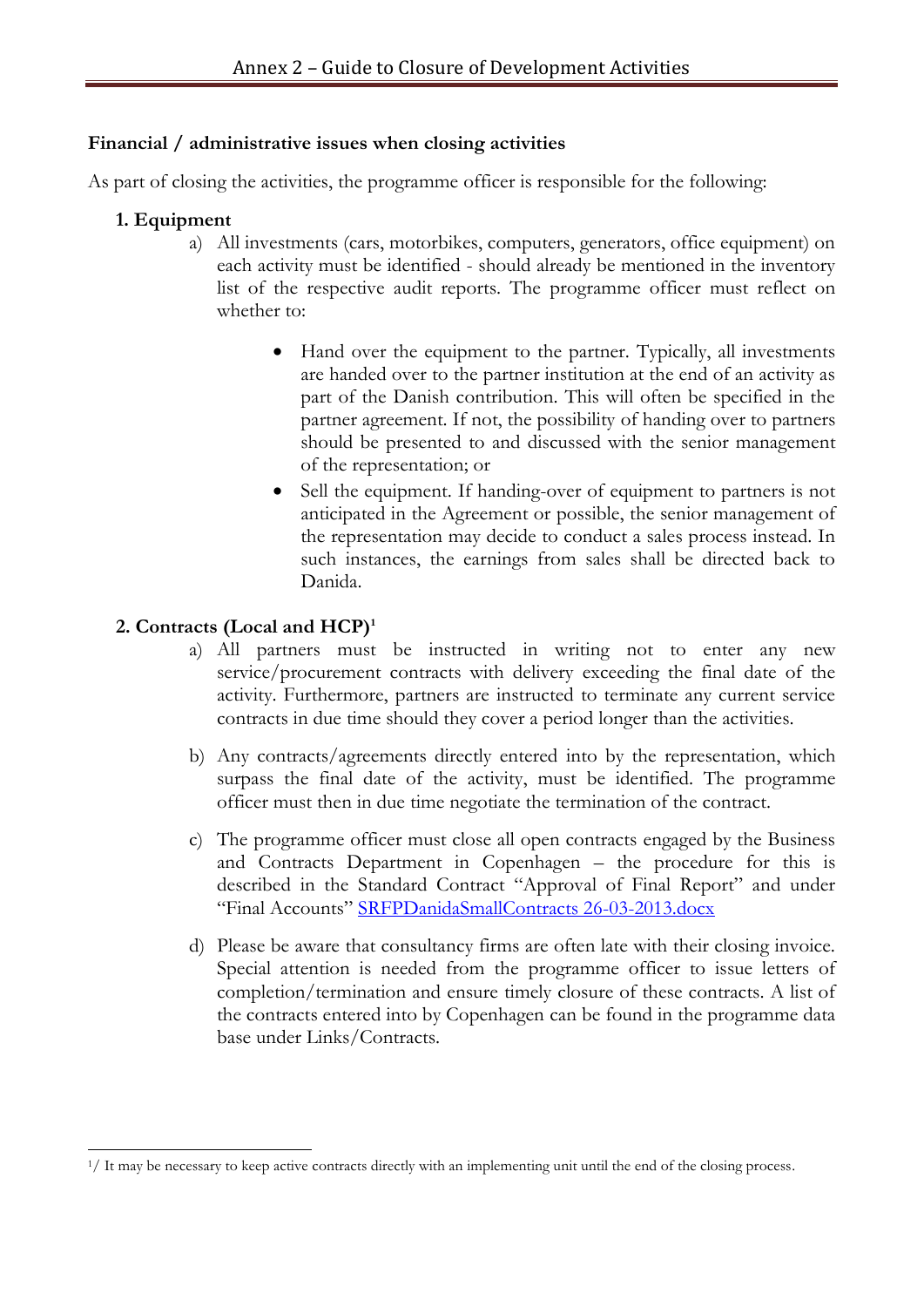### **3. Audit and accounts**

- a) Final audit of the activity must be scheduled and contracted. The terms of reference for the audit should clearly state that the audit is final. The programme officer must ensure that activity bank accounts are closed in due time for the auditors to conduct the final/closing audit. Activities are closed in the accounting module. An overview of activities requiring an audit can be found in the programme data base (the D-report) [PDB pdbframe](http://pdbprod.um.dk/)
- b) It is recommended that audits are initiated as early as possible during the closure process – by having the activities audited during the closing period, final audit reports can be retrieved faster. A continuous audit process will also reduce the risk of any mismanagement by the partner and hence, reduce the risk of corruption.
- c) The programme officer should require that the partner being audited makes all relevant personnel (accountant, partner management) and material accessible until the end of the audit process. The audit report should be followed up and finalised by the programme officer.
- d) Any unspent funds on activity accounts with the partner must be reimbursed. The information is accessible in the respective audit reports. A letter is sent to the partner with reference to the final audit report covering the activity with instructions to the partner to reimburse funds. The funds must be transferred to the representation's bank account. The programme officer is responsible for the follow-up on any requests for reimbursement. Furthermore, the programme officer must inform the representation's finance department of the return of funds in writing and indicate exactly which budget line the funds pertain to.
- e) Any guarantees from service providers in the hands of the representation need to be processed – either returned or destroyed (such guarantees are most common in case of construction and larger consultancy tasks accompanied by investments).
- f) The programme officer must draw up a separate plan for any outstanding cases of corruption. A list of any such cases can be found in the c-case system [\(http://formularer/KVA/csager/Sider/default.aspx\)](http://formularer/KVA/csager/Sider/default.aspx). The programme officer must indicate current status and explain steps to close such cases pro-actively. Each process action plan should set a timeframe for closure of maximum 3 months.
- g) The programme officer must pay close attention to any outstanding issues with official institutions. Cases of pre-financing by the programme or co-financing with an official institution are typically more difficult to control and close. The programme officer must identify any such cases and explicitly highlight them as concerns in the plan for closing the programme or activity.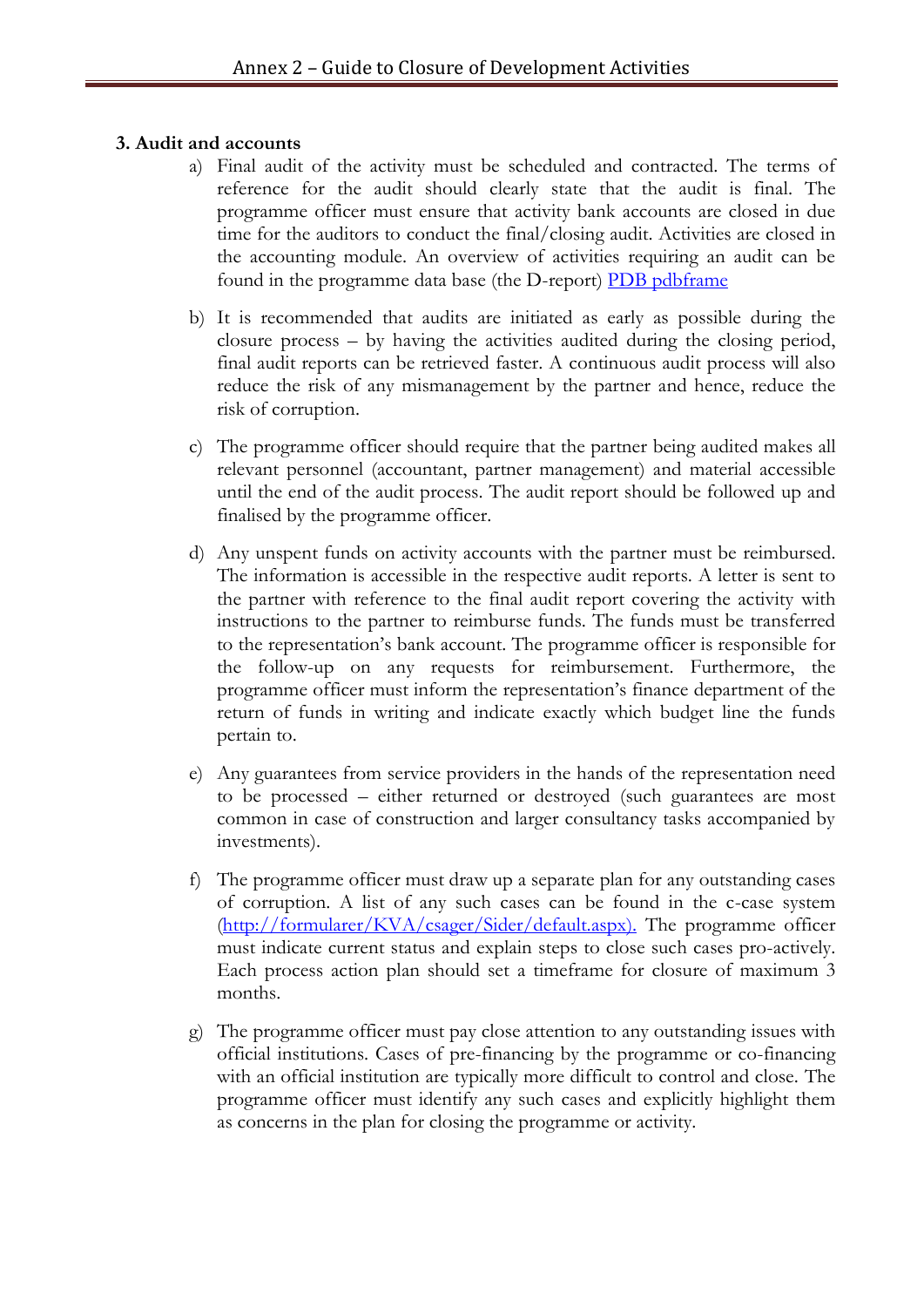### **4. Other administrative matters**

- a) Archiving is an important part of running the programmes and activities, but it becomes even more important during the process of closing activities. The programme officer is solely responsible for archiving on a regular basis any documents relating to the activities, including any documents related to receipts or conclusion of an activity.
- b) The implementing partner's final report (see below) must be made at least 3 months before the programme is closed, while the Danida project completion report and final audit must be made within 6 months from the closure of each activity (see below).
- c) Termination / Cancellation of commitment must be done when the accounts have been finalised and closed in the accounting module and the project completion report has been uploaded in PDB (see below).

## **Final reports**

Finalising a programme of development cooperation requires two different reports to be prepared.

Final reports serve the dual purpose of:

- Documenting that Danish funds have been spent in accordance with general principles for financial management of public resources;
- Highlighting lessons learned of general interest to future undertakings.

The two reports are:

# **1. Final report from the implementing partner**

The partner's final report should include an assessment of the effectiveness and efficiency obtained by Danida's investment (or joint, if financed jointly with other partners). This should be measured against the originally envisaged results in the development engagement document. The report should generate lessons learned and evaluate the prospects for continued sustainable progress. No specific Danida format should be followed. Rather, the report should use the partner institutions' own reporting format. The final report should be submitted to the management arrangement of the programme/project three (3) months before the expiration of the letter of commitment (e.g. Government Agreement) and must be discussed in the management arrangement. Minutes from this discussion must be taken and uploaded in PDB [PDB pdbframe.](http://pdbprod.um.dk/)

# **2. Danida project completion report (or final results report)**

The final version of the results report should summarise the outputs and outcomes resulting from the investment. In addition, it should highlight the main lessons learned and the financial status of the engagement support. This results report should be made at the level of the thematic programme. It is the responsibility of the programme officer to ensure that the final results report is produced through the programme database. The report should be based on the final reports from implementing partners and